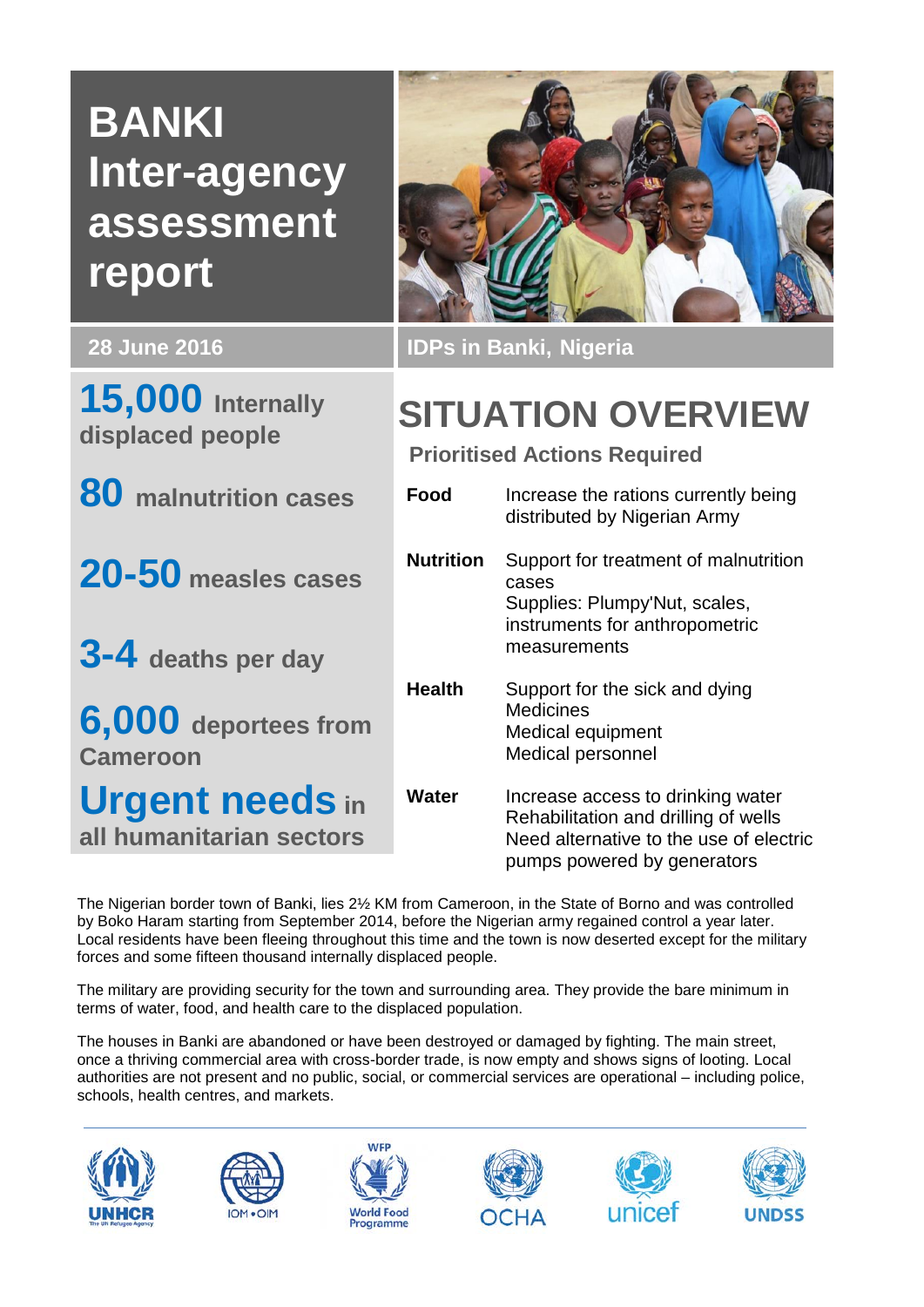# **INTRODUCTION**

# **Rational and purpose**

The need for this assessment was based on reports indicating a serious humanitarian situation where people were dying on a daily basis. Humanitarian partners from Nigeria were not able to access the area due to insecurity and on-going military operations; it was thus proposed to access and assess Banki from Cameroon.

The purpose of the assessment was to:

- get information on the scope and severity of the crisis;
- get initial and first-hand information of priority needs of affected people:
- identify the most vulnerable groups;
- evaluate the possibility for a rapid response (cross-border, etc.);
- serve as basis for more in-depth sector assessments.

## **Methodology**

Systematic observation and consultation of the affected populations was used to elicit community knowledge and perceptions during a rapid inter-agency assessment of the town and surrounding areas. The assessment team covered the following sectors: Food Security, Water and Sanitation, Shelter, Displacement, Protection, Nutrition, Security, and humanitarian coordination.

The evaluation team undertook the following activities during the assessment:

- Meetings with the Nigerian Army and briefing with the commander and chief of operations.
- Site visits of the areas where IDPs are living.
- Inspection of water points.
- Visits to the health and nutrition centre.
- Debriefing with the Nigerian Armed forces after the inspections.
- Team debriefing after the assessment with the humanitarian community in Maroua, Cameroon.

# **General Situation**

# **Location Banki**

The Nigerian town of Banki (GPS 11.25.14.15) lies 2.5 km from the Cameroon border, level with the town of Limani on the Cameroon side. It is located in Borno state, 130 km southeast of Maiduguri, in the Local Government Authority of Bama.

# **Impact of conflict and timeline**

Banki was controlled by Boko Haram from September 2014, before being taken over by the Nigerian army in September 2015. The people of Banki have gradually fled since 2013 and the town is now deserted, except for the presence of military and internally displaced persons (IDPs).

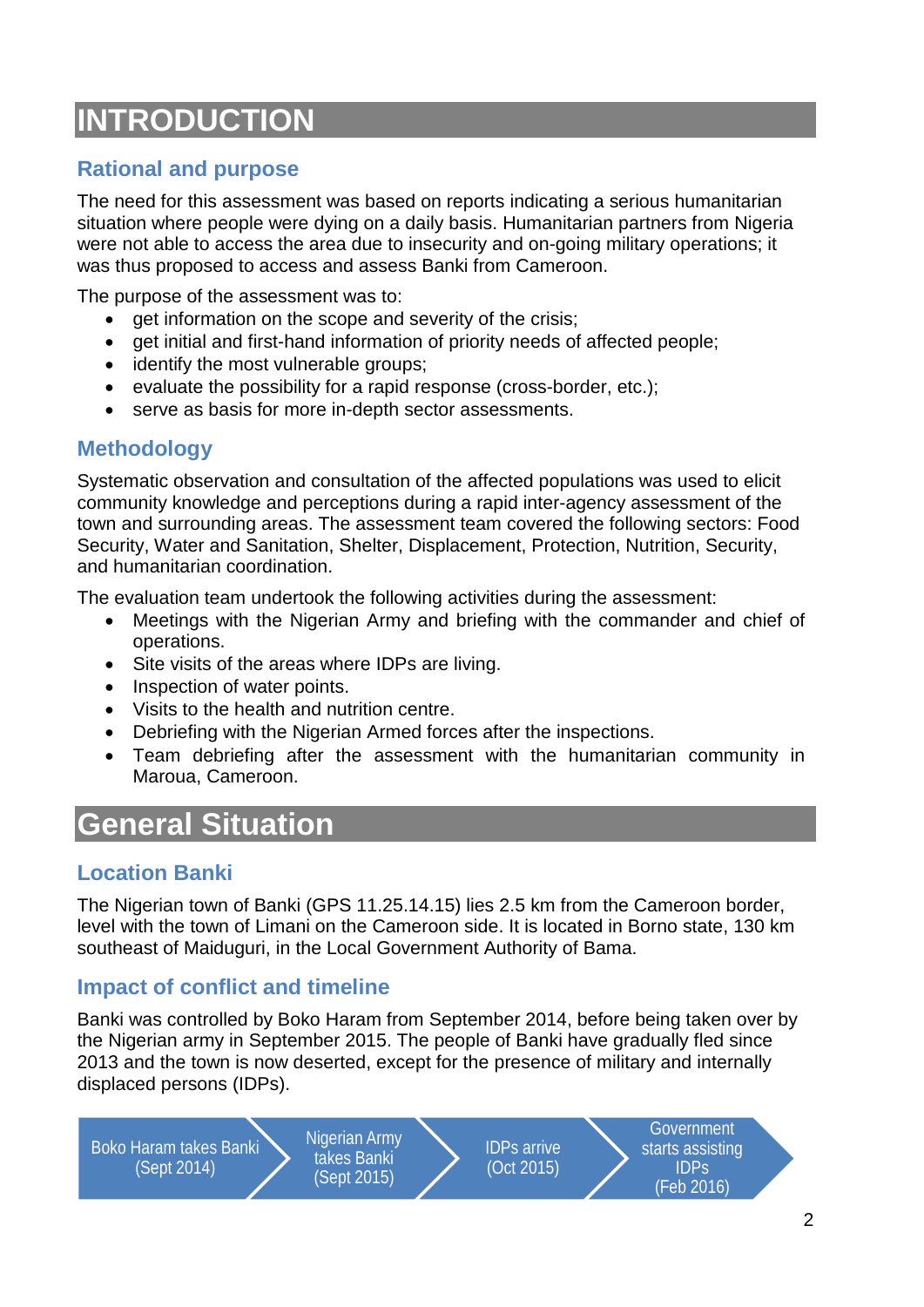The houses are abandoned and many of them were destroyed or damaged by the fighting. The main street at the entrance of the city, which used to be a commercial area and cross-border trade hotspot, is now deserted and displays looting signs. No institution or services are currently functional in Banki; it's a completely deserted town. No civil authority is present and, therefore, no public, social or commercial services are operational (police, schools, health centers, markets, etc.).

Due to this absence, the military is providing security of the site, the city and its surroundings, but also replaces the civilian administration to ensure the provision of minimum services to IDPs (water supply, provision of food, health care health, etc.).



*Map showing the town of Banki with information gathered during the assessment (Source of base image: Google maps)*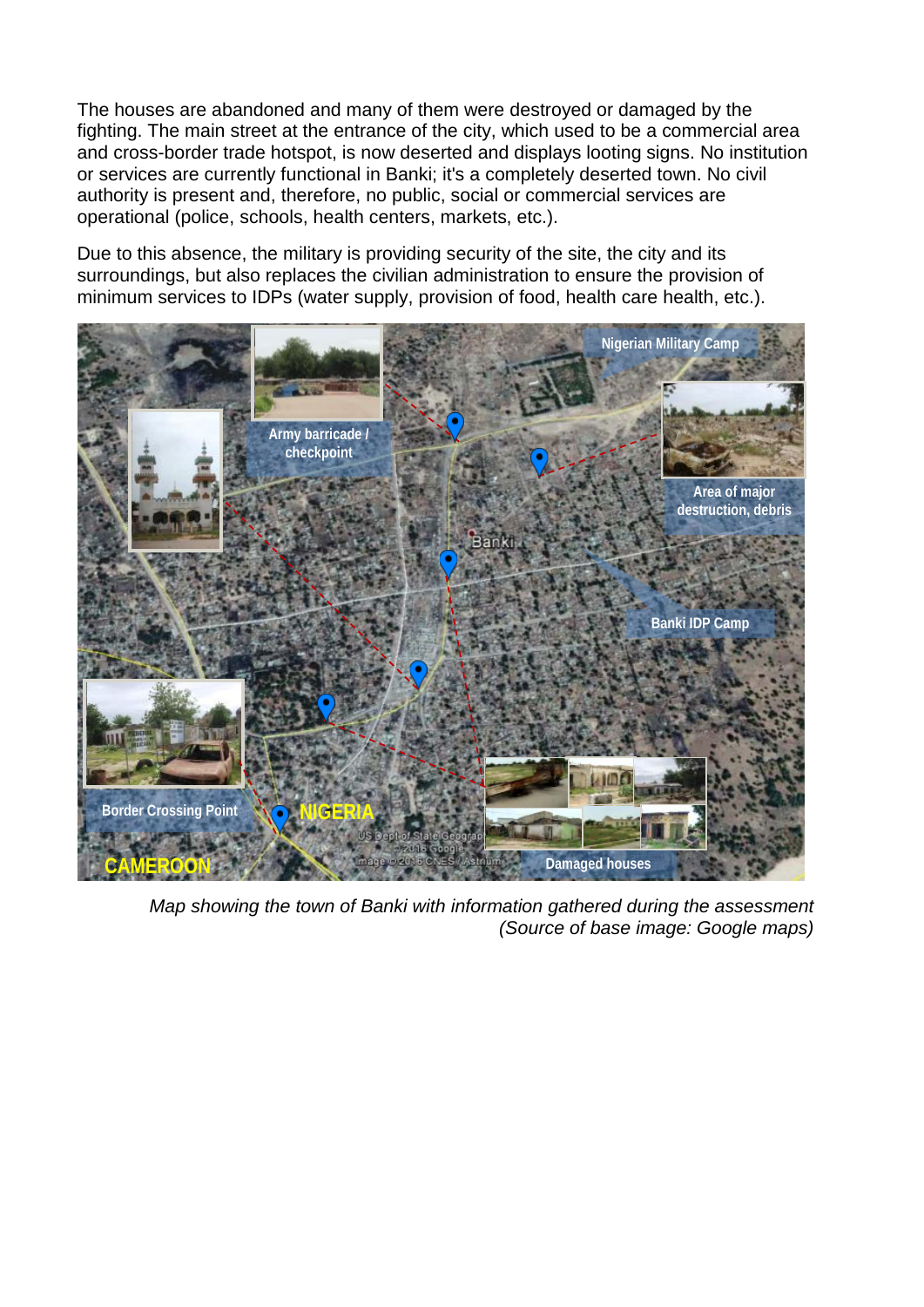# **Composition of those living in and around Banki**

According to the Nigerian Army there are 15,000 IDPs in Banki, including 12,000 persons identified by the Army further to a census conducted on 20 May 2016, and about 3,000 arrivals since the census.

Parallel to the IDP movements, the army estimates that around 6,000 people have been deported from Cameroon some of whom are now included in the total of 15,000 IDPs in Banki whilst others continued on to Bama and Maiduguri.

The displaced are composed of:

- Locals from surrounding previously occupied villages that have now been retaken by the army. These people have been invited by the military to stay in Banki because of its increased security due to the military presence. Further to the army, this stops them from being used as human shields.
- People that have escaped violence, attacks or fighting
- Foreign nationals having lived in Nigeria for decades, mainly Nigeriens and Chadians
- People who sought refuge in Cameroon and were brought back by the Cameroonian army (the other half moved to Bama and Maiduguri).

A Colonel of the Nigerian Army stated that some IDPs were clearly dependents or parents of elements within Boko Haram and therefore would benefit from deradicalization activities; the army tries to prevent contact with active Boko Haram members.

Outreach activities by the Nigerian Army are targeting members of Boko Haram and some seem to have surrendered with their weapons (number unspecified).

The Colonel also said that the IDPs could not return to their villages at present due to ongoing military operations to secure the region. Without possible return, assistance is immediately necessary for those living in Banki.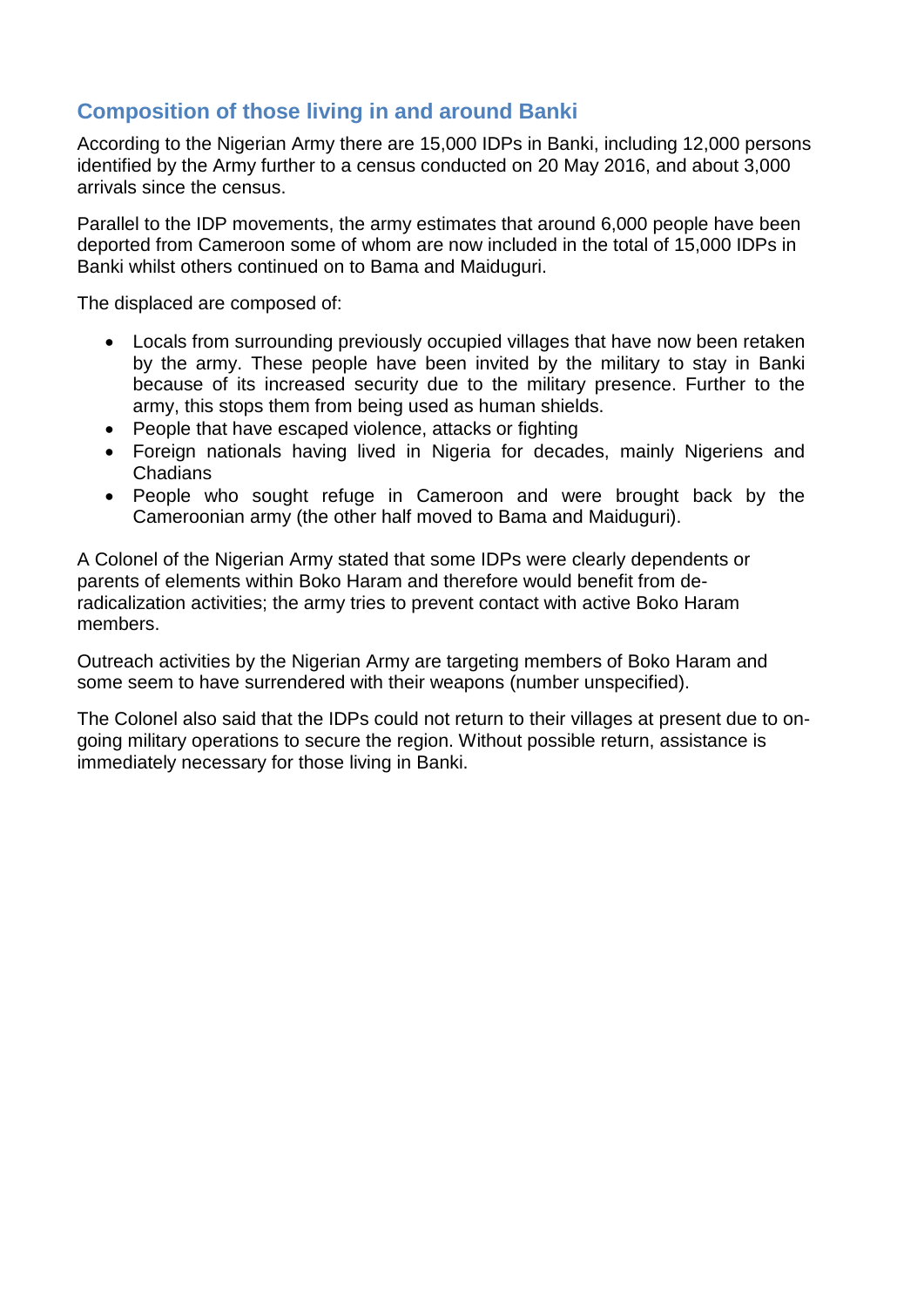# **Access to Banki**

Banki is accessible from Maroua, Cameroon via the border towns of Mora and Limani.

Banki is 2.5 km from the border. The road between Maroua and Mora is tarmacked but in very bad condition; travel time, despite the short distance, is around one hour and a half.

The Mora-Banki road via Limani is not tarmacked and in very poor condition requiring lengthy detours (of approximately 1 hour) in several places. In the event of heavy rain, this road is barely passable.

The Mora-Banki road has a bridge at Limani near the old customs post that cannot cope with the passage of heavy goods vehicles. However, the Nigerian Army considers that the road via Amchide could be used to deliver humanitarian aid (further evaluation required).



*On the road from Mora to Banki*

# **Security considerations**

Banki is at security level 5 (SL-5), which led to the adoption of the following security measures:

- The use of armoured vehicles:
- The wearing of personal protective equipment (helmets and bulletproof vests);
- Obtaining a special Security Clearance to be approved by the Designated Officials (DO) of the two countries (Cameroon and Nigerian);
- The use of heavily armed escorts (MNJTF and Nigerian Army).

The highest risk identified was the potential presence of improvised explosive devices (IEDs). The only vehicles seen using the Mora-Banki road were military vehicles and civilian motorcycles. This increases the risk of Boko Haram using the road to place IEDs to target the armed forces.

The town of Banki seems safe and under full control of the Nigerian Army. Once in the city, and after being taken under the protection of the Nigerian Army, the evaluation team felt in relative safety. Further to the Nigerian army, it is possible to carry out activities of assistance under their protection, because IDPs are grouped together in a single site (a de facto camp) which is relatively well secured. In addition, the Nigerian Army works closely with local neighbourhood watch groups permanently present in the camp and composed of IDPs. The Nigerian Army considers the risks of military attacks as minimal. It should be noted that Boko Haram attempted to attack Banki the week before the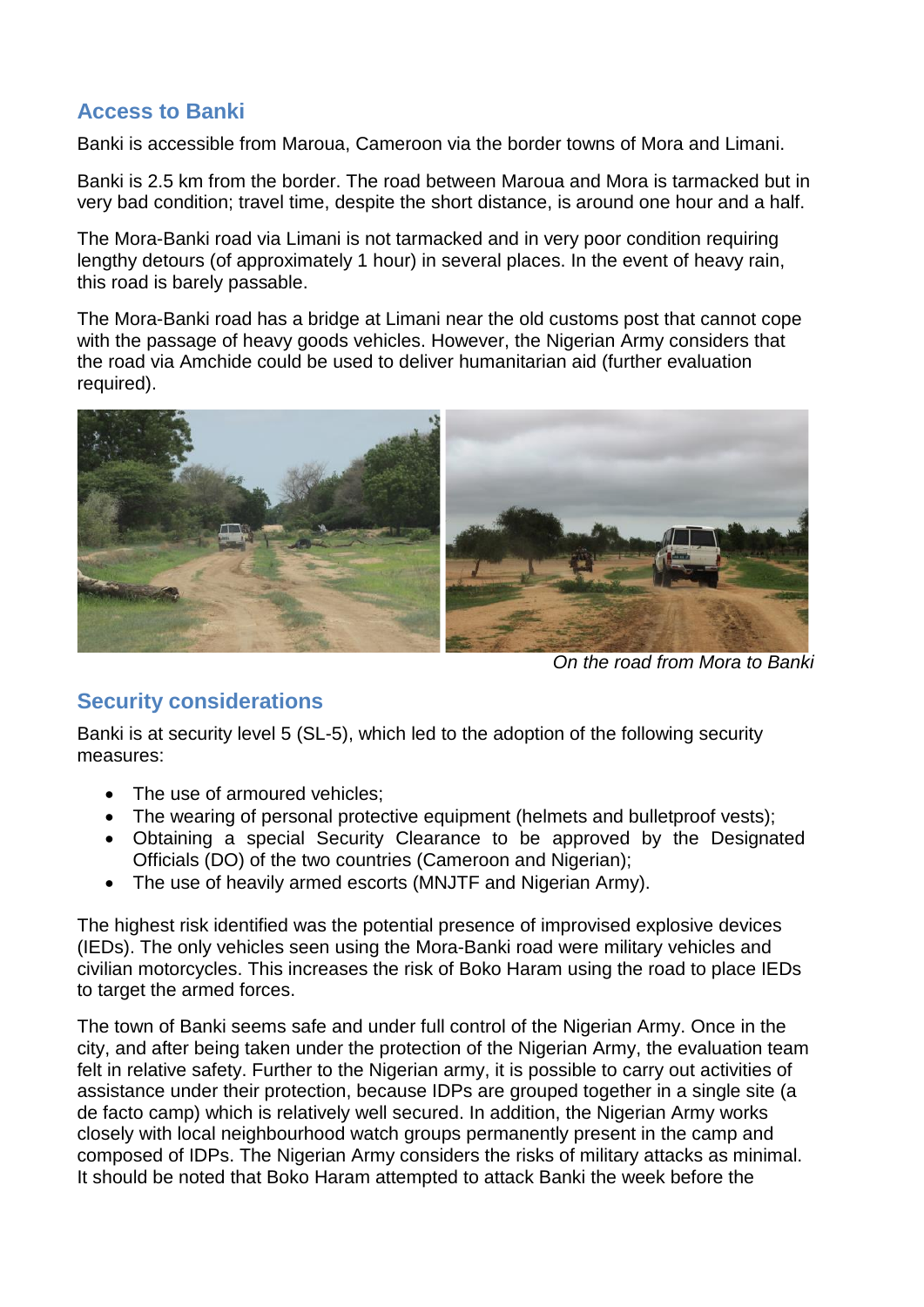assessment mission. The attack was repelled by the army without any loss of human life. Another attack, this time a suicide attack, happened in Banki in April 2016.

Another challenge is the need for armed escorts of the Multinational Joint Task Force (MNJTF) which may delay or cancel missions. Should humanitarian missions to Banki become regular, for example on a daily basis, the MNJTF should have the resources to protect and facilitate the movement of humanitarian convoys.

### **Logistics**

There is a storage capacity in the town's classrooms which could be transformed into warehouses.

The army's camp is located in a former Islamic school and they already use some of the classrooms as stores. Other rooms would need to be repaired or rehabilitated. The army is willing to fix the doors.



*Pictures of classrooms that could be used for the storage.*

For transport, the army and/or Borno State authorities can provide support from Maiduguri but this may not be sufficient in light of the scale of the humanitarian needs. Logistical arrangements with humanitarian actors from Maroua or Maiduguri could be a good alternative and/or complementary option.

As mentioned above, the Mora-Limani axis is not paved, which could potentially complicate the delivery of humanitarian aid especially during the rainy season. Similarly, because of the condition of the Limani bridge, a secondary route passing through Amchide should be assessed to see if it can accommodate heavier goods vehicles.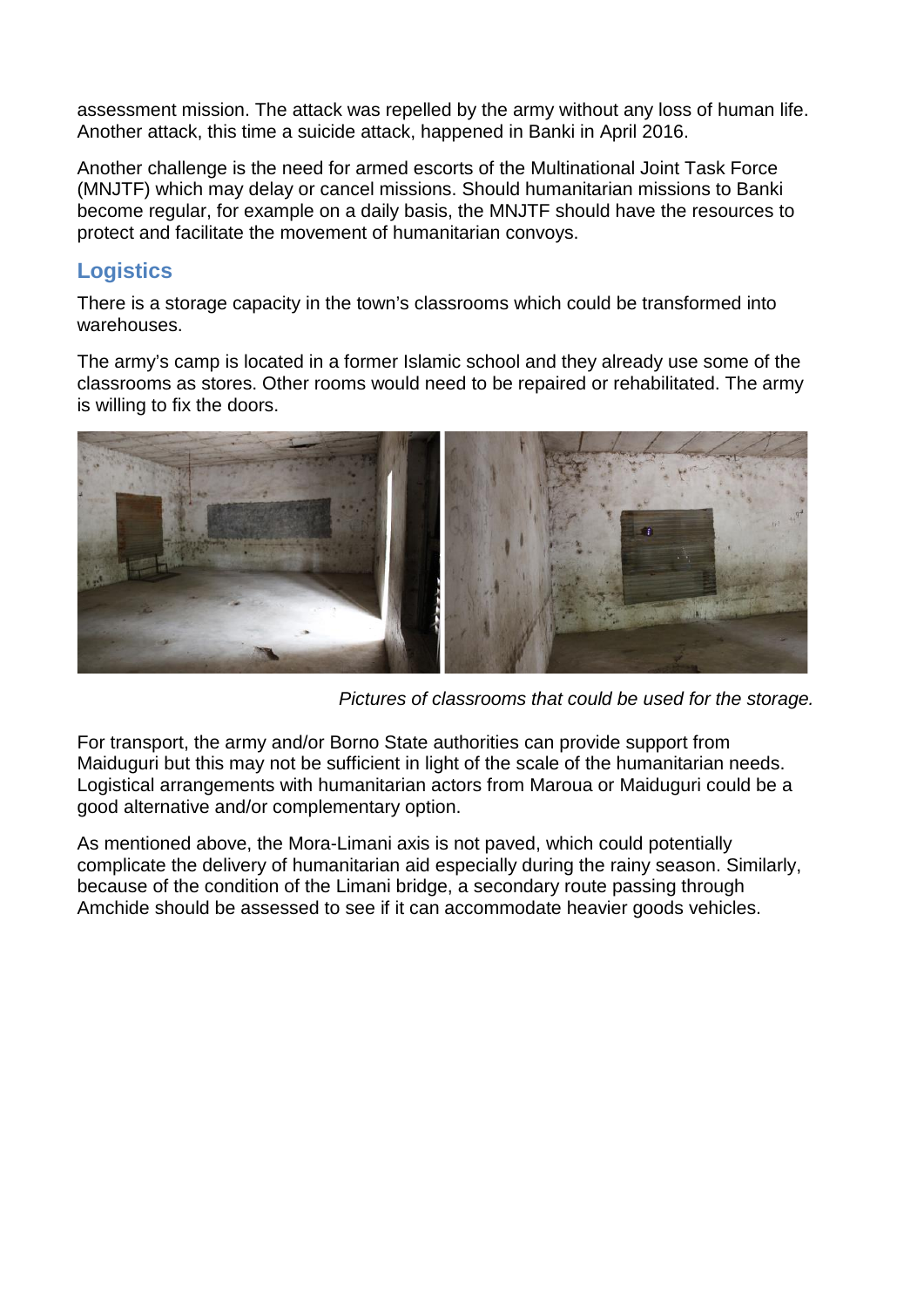# **Humanitarian situation**

# **Internally Displaced Persons (IDPs)**

The 15,000 internally displaced persons (12,000 identified by a census on 20th May 2016 and 3,000 recently arrived) are the only inhabitants of Banki.

All IDPs are confined to a single district of Banki near the military base. The area is closed-off except a main entrance that allows the military to conduct patrols in and around the area.

They are living in abandoned houses which have been allocated by the Nigerian Army to ensure that the displaced families have access to decent shelter. All housing allocation is handled by the Nigerian Army.

Alarm bells have been installed in almost all the alleyways allowing IDPs to alert the military when needed. Local vigilance committees help the military to ensure security at the site.

Women and children represent the majority of the IDP population. It was not possible to ascertain an exact breakdown of the population by gender or age.



*Left: Barricade closing secondary access to the IDP camp. Right: One of the streets inside the IDP camp.*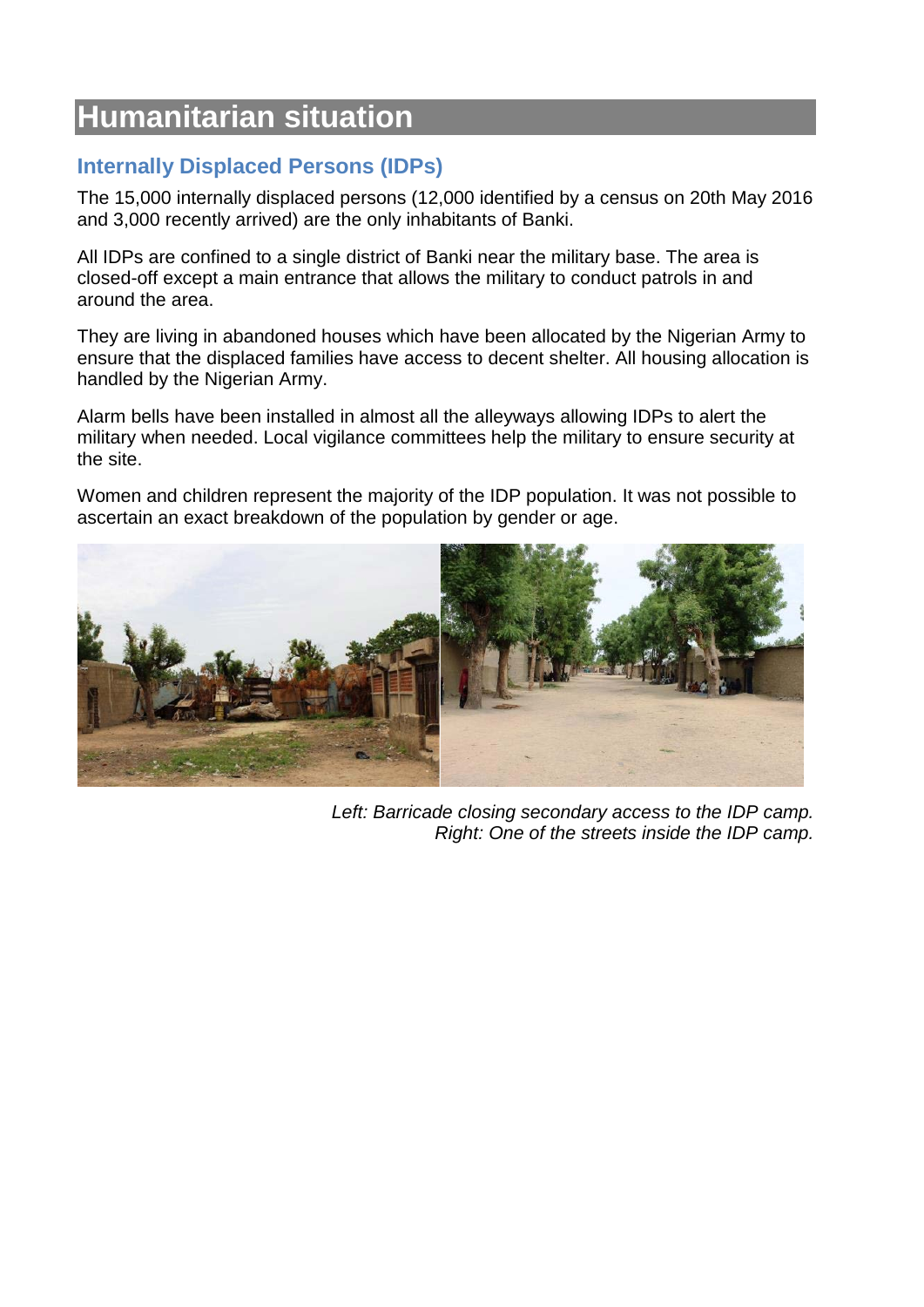## **Vulnerability – malnutrition and health**

Deaths due to starvation or malnutrition reported prior to the mission have been confirmed.

The military noted that those dying are mainly children and the elderly due to malnutrition and/or the absence of health services. They believe that the humanitarian situation has stabilized somewhat thanks to the assistance by Borno State authorities which started in February 2016. The assistance includes food, water, health and nutrition care.

According to the military commander, the number of people dying has decreased from ten to fifteen a day to three or four per day thanks to the arrival of a voluntary civilian medical team identified by the army.

This team rotates on a monthly basis. The third rotation will arrive in early July 2016.

The assessment mission, through direct observation, identified high levels of vulnerability among the IDP population combined with inadequate levels of assistance.

The assessment mission was also able to note that children who were being cared for by the volunteer medical team mentioned above were very weak and need immediate and adequate support – which they are not currently receiving.

The volunteer medical team identified cases of children with severe acute malnutrition; an undetermined number of cases of diarrhoea and vomiting (not cholera); and 20 to 50 cases of measles (but these cases have not resulted in any deaths).

Another health risk mentioned by the military authorities was malaria especially because of the rainy season is starting and the lack of mosquito nets.

The army also highlighted the presence of separated and unaccompanied children. Nearly 80 children are in an orphanage run by women volunteers.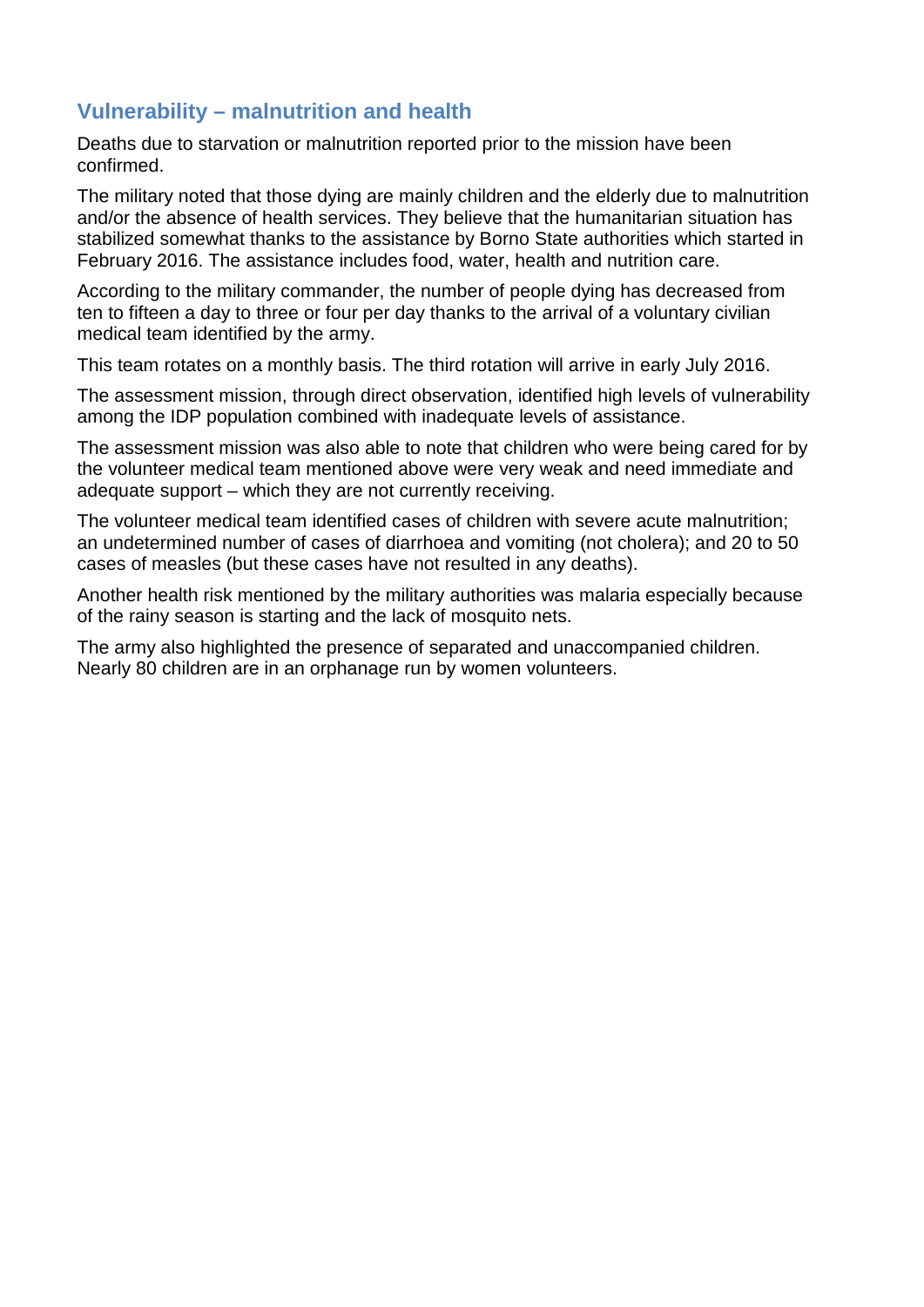# **Food security**

One of the biggest concerns is food security.

The vast majority of food reserves and seeds have been burned. The staple diet consists of rice and tubers. Following interviews with the IDPs it transpired that all of their food reserves, products bought at markets and livestock were either burnt or looted.

Food support remains the main concern of the military authorities, as well as IDPs encountered by the assessment team whilst in Banki. The provision of food to IDPs is a heavy burden on the military. They are sharing their food resources but there is not enough. The coping strategies of the IDPs include the reduction of the number and the quantity of meals and possibly other negative coping strategies. Their diets are and have been nutritionally inadequate for several months.

The main activities in the area in times of peace are trade, livestock and agriculture production but with the current situation of insecurity none of these activities are possible.

Food security is a priority need, and a common response strategy should be established to support the Nigerian state and rapidly respond to immediate needs with a special focus on children, women and the elderly – the most vulnerable groups.



*Patients receiving treatment at the Banki Clinic*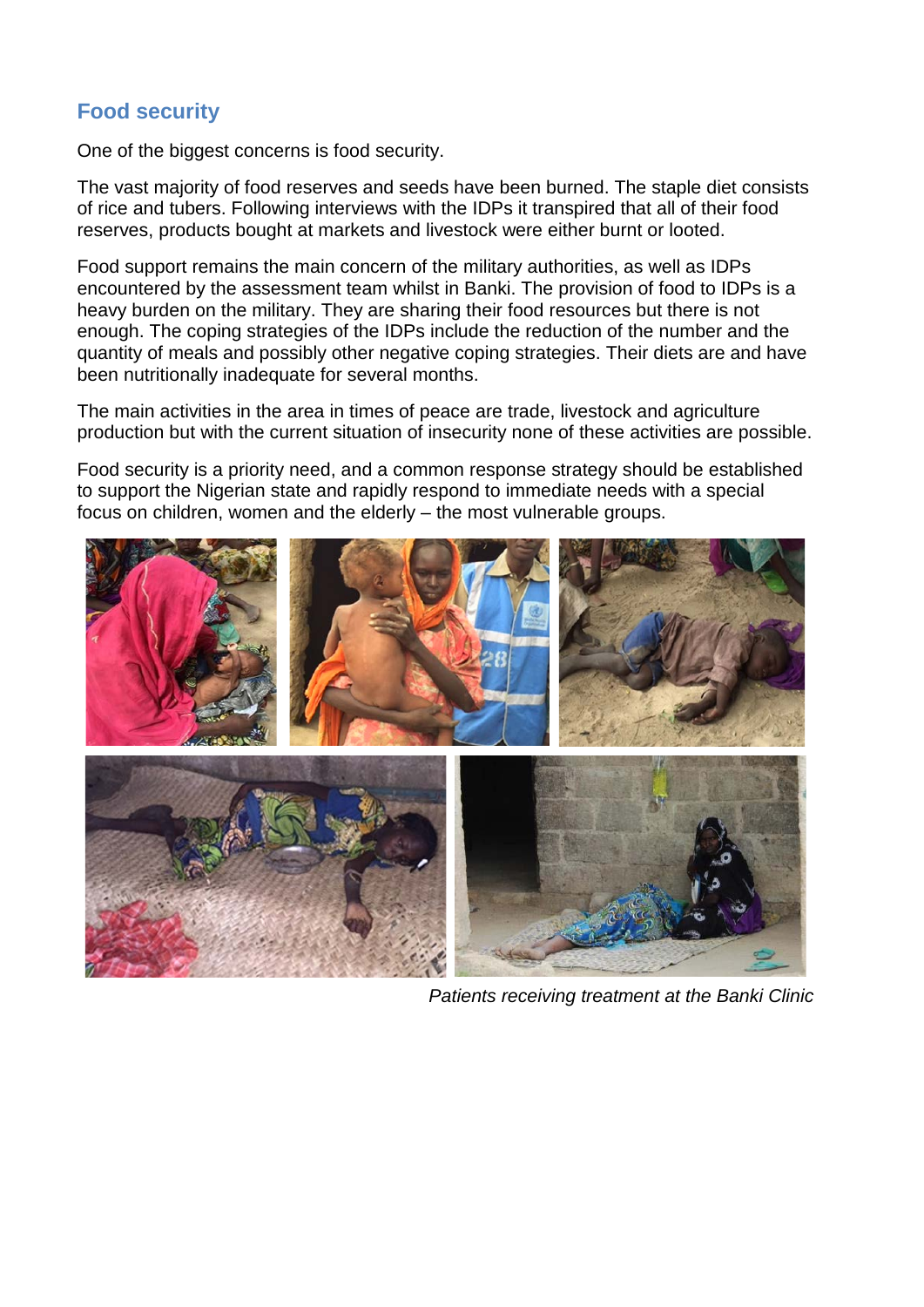# **Shelter/NFIs**

Due to the level of destruction of the town of Banki, security forces have organised a well-managed and secure area for housing IDPs. Some houses are still in good condition but have been looted. The IDP camp is in a single Banki district and is near the military base.

The commander of military operations stated that there is an urgent need for non-food items. During the visit, some people, particularly children were seen to have inadequate clothing.

There is an urgent need for standard NFI kits including clothes and shoes to protect the population against diseases and the risk of epidemics.

# **Current response**

With the exception of a small volunteer medical team led by a nurse, no civilian humanitarian actors are present. The assistance provided to the IDPs covers the bare minimum and has been delivered by the Nigerian military.

Despite the army's active involvement, the response is inadequate and the resources provided do not cover the current needs. The State of Borno began sending assistance through the military in February 2016 while IDPs are already present in Banki since October 2015.

In addition, the military reported that the limited availability and inadequate supply of goods was due to breaks in the supply chain because of issues with the convoys traveling by road from Maiduguri.

### **Assistance is organized at several levels**

#### **Distribution of food rations**

Three to four days' food rations are distributed at a time. The distribution strategy takes account of the risk of attacks and looting by Boko Haram and the risk that the beneficiaries will share food with members of Boko Haram.

An attack following a food distribution was repelled just four days before the assessment.

#### **Medical and nutritional support**

A team of volunteers, led by a former nurse of the state, works in a house that has been converted into a 'clinic'. It does not have any beds or medical equipment and the medical team only occasionally receives supplies of drugs and Plumpy'Nut from Maiduguri. The army has requested their expertise for cases of disease and malnutrition.

When the assessment took place, the team of volunteers had been strengthened by the temporary visit of a military nurse – sent due to the lack of qualified civilian personnel.

Medical supplies are sent from Maiduguri but the quantity is not known. These medical supplies are stored in the store of the army and then sent to the camp on a daily basis.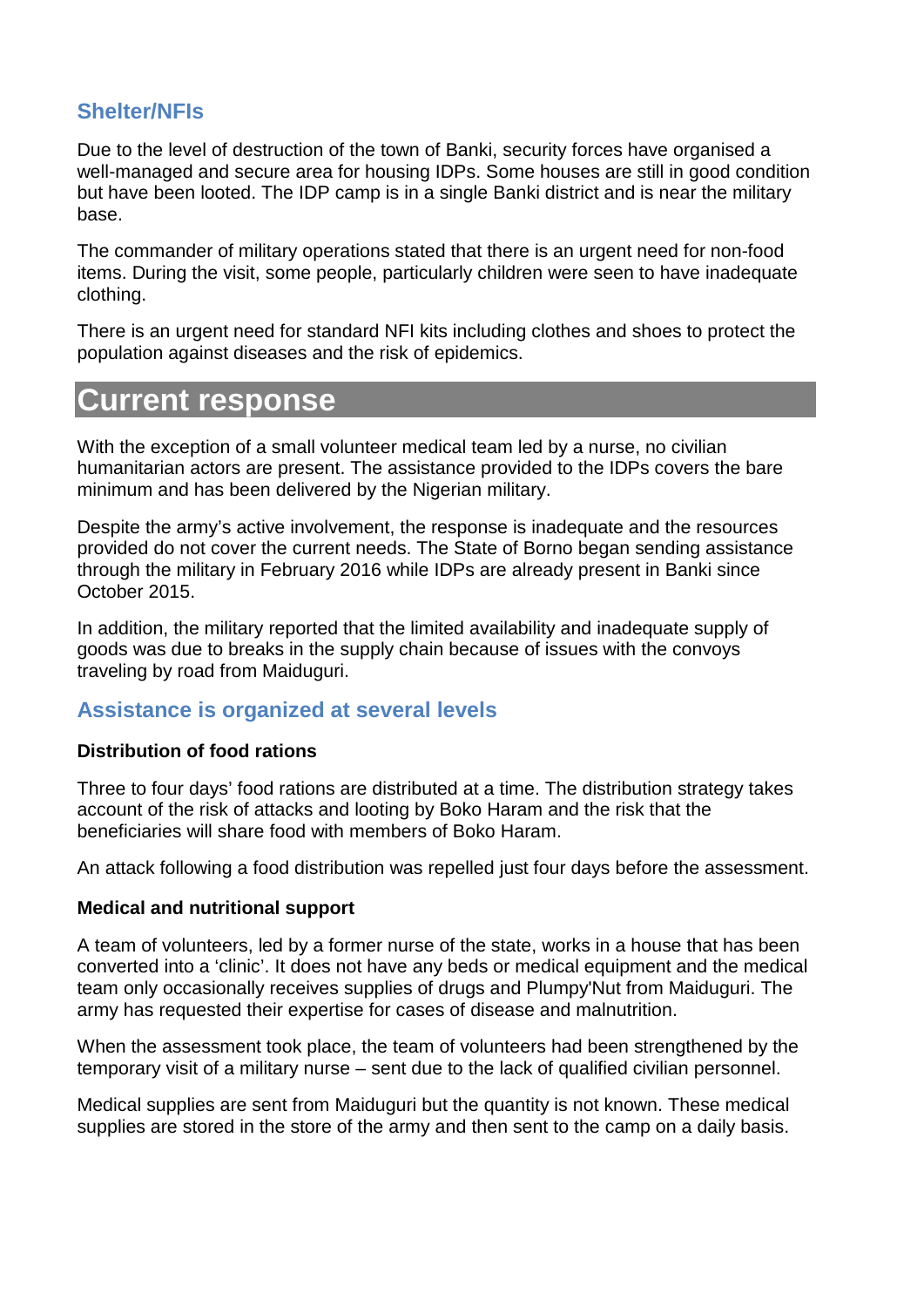There is also a crucial need for Insecticide-Treated Bed Nets (ITN) especially with the approaching rainy season and the high number of malaria cases seen amongst the displaced population.

The mission has not had time to visit the drug store.



*Volunteers working at the makeshift clinic.*



*Awareness raising of health issues at the clinic and on flyers in the camp.*

The following nutritional statistics were gathered from volunteers at the health centre:

| Severity of the case | <b>Women</b> | <b>Men</b> |
|----------------------|--------------|------------|
| Oedema               | 53           | 59         |
| <b>Red</b>           | 796          | 765        |
| Yellow               | 1086         | 1058       |
| <b>Green</b>         | 1389         | 1329       |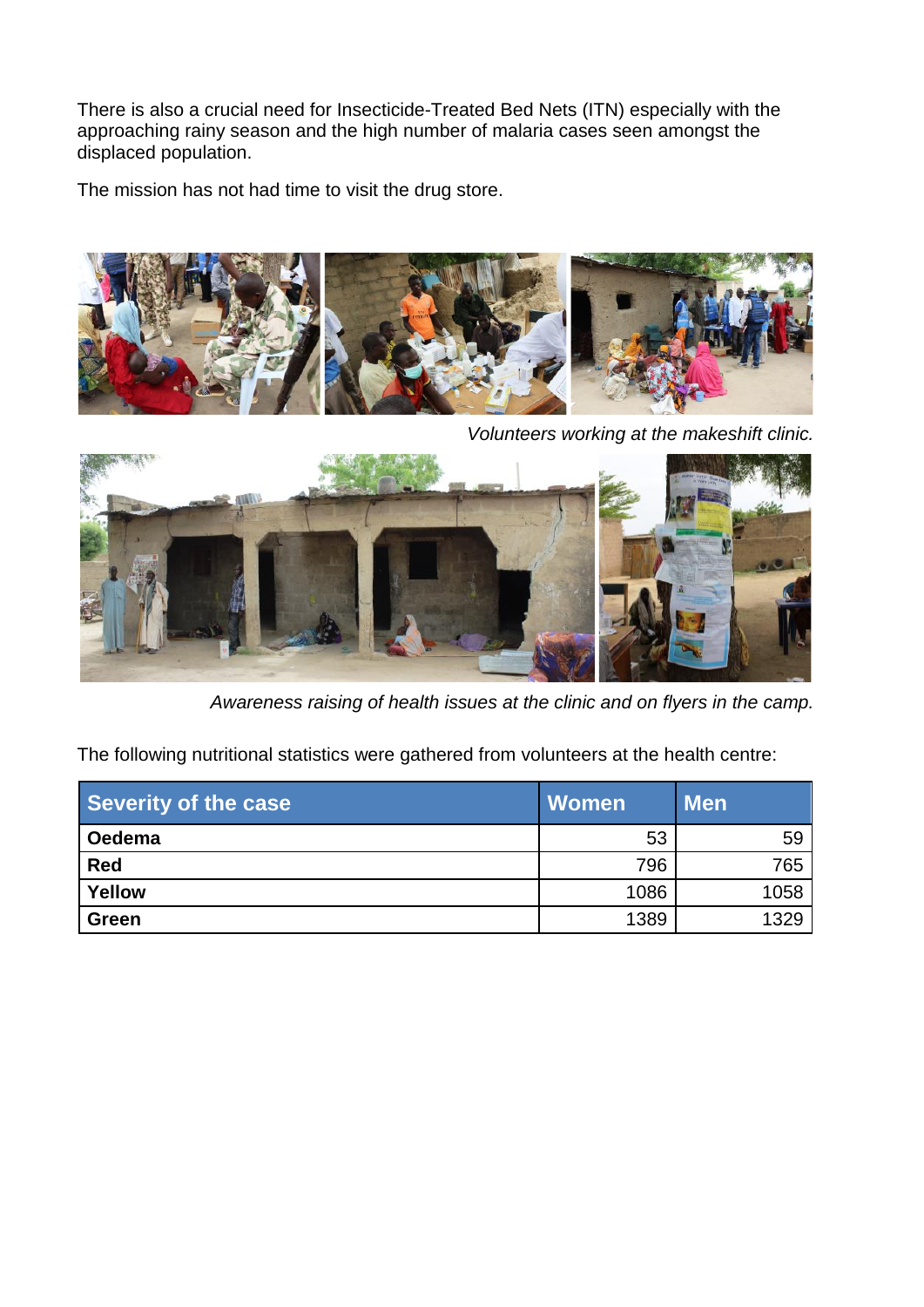## **Management of the orphanage**

An orphanage set up by the army houses around 80 children.

A group of women assigned by the army provide canteen facilities for the children and help to maintain good standards of hygiene within the orphanage.

The army admits that among these children there may be some that are not orphans but rather are separated from their families. If families are identified, it would ensure that children are reunited with the families.



*Left: Children at the orphanage. Right: Kitchen at the orphanage.*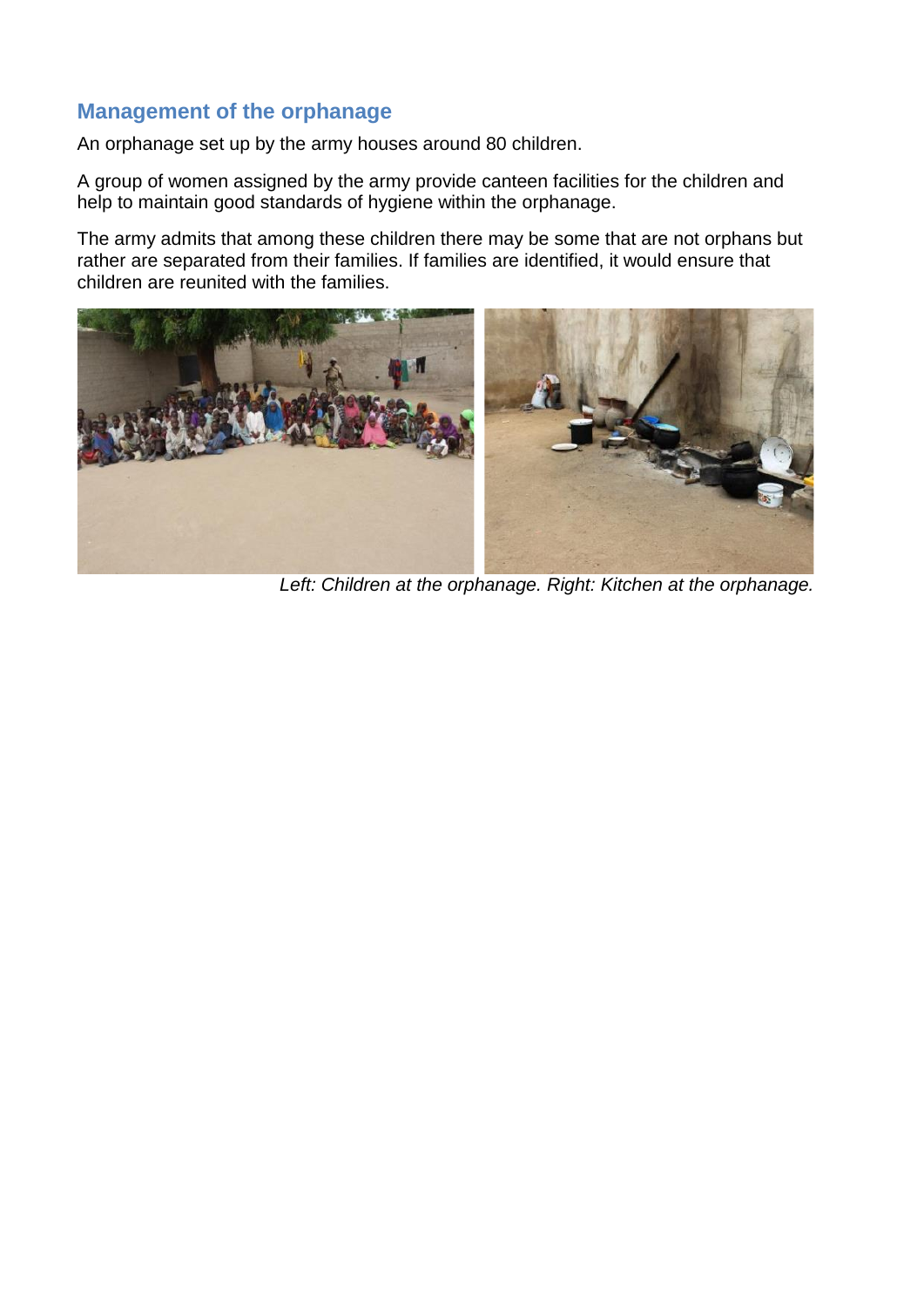## **Water supply.**

There are five water points (wells) that are used to supply the IDPs. They have been repaired by the Nigerian army but do not meet the water needs of the population.

The assessment observed that the flow of water from the wells is relatively good. Because of the large number of people present, the queues were however long and people would have to wait almost a day to collect water.

There is an urgent need of rehabilitation or creation of further wells to improve the water supply.



*Queues at two of the five points of the Banki camp water.*

Another issues is that the wells are connected to electric pumps but there is no mains electricity and so the Nigerian Army has supplied a 5 KW generator to operate the pumps. This is not sustainable and a different method needs to be found especially if the number of water points is increased.



*Water pump and generator at one of the five water points.*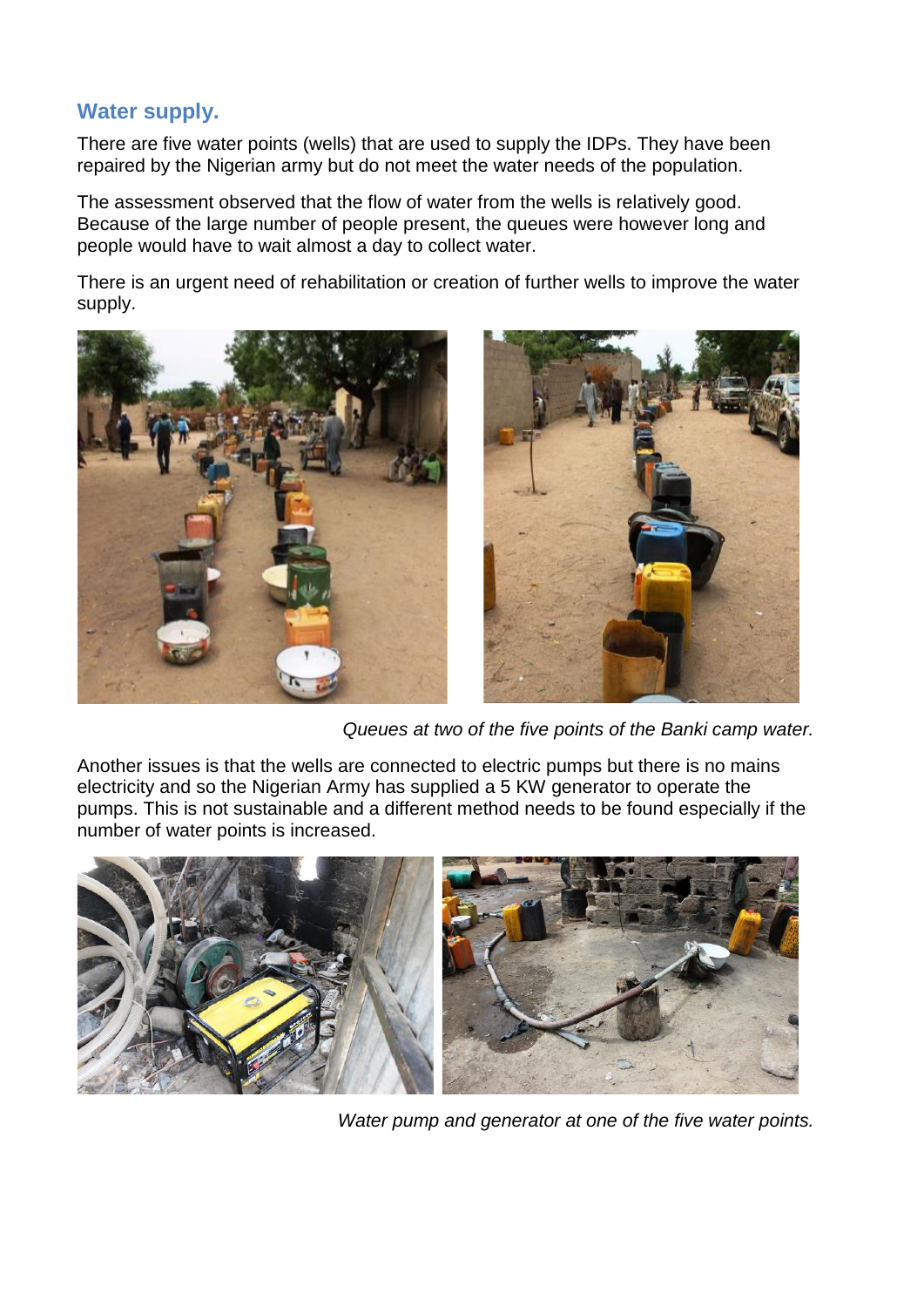# **Protection**

**The displaced population statistics and profile**

| <b>Category</b>                                |       |
|------------------------------------------------|-------|
| Number of Heads of households                  | 1,546 |
| Number of widowers and widows                  | 246   |
| Number of children with no father              | 475   |
| Number of children with no father or<br>mother | 75    |

Source: *This information was collected during a census by the Nigerian security forces in Banki on the 20th of May 2016. Women and children constitute the majority of the population. Security screening operations take place regularly to update the statistics.* 

Further to the army, a return to the villages of origin of the IDPs is not possible at the moment due to the army's on-going operations to secure the region. Without the possibility of returning home, the IDPs need urgent assistance to survive in Banki.

One of the challenges faced by military authorities is how to handle people that have identification documents for both Nigeria and Cameroon. There are several reasons why people might have documentation form both countries and this is quite common amongst those living and trading in this border region. Dual sets of documents can have economic benefits, and help with customs when the crossing the border to trade goods.

The army confirmed that repatriation/return of nationals of both countries is taking place. The two following protection issues have been identified as requiring follow-up:

#### **The cases of forced repatriation (***refoulement***) of unregistered Nigerians that took refuge in Cameroon and the expulsion of Cameroonian nationals from Nigeria back to Cameroon.**

The Colonel confirmed the arrival of 6,000 people to Banki via the Amchide border crossing point delivered by the Cameroonian defence forces. A portion of these 6,000 people are today at the IDP site in Banki. The remaining continued on to Bama and Maiduguri.

According to the Colonel, the group was principally made up of Nigerian nationals that were not in Minawao refugee camp. However, this group may also include Nigerian and Cameroonian nationals who have always crossed the border back and forth to live and work on both sides.

The Nigerian Army recognizes that it is sometimes difficult to distinguish between the populations of the Lake Chad Basin (Nigerians, Cameroonians, Nigeriens and Chadians), especially for people living along the border and/or who have identity documents of multiple countries.

The border between Limani and Banki is not formally separated and the two towns merge apart from the signs that indicate the names of the countries. It is the same for the rest of the region where the same ethnic groups and families live on either side of the border.

The assessment team learnt that the Cameroonian army providing the escort for the mission had brought a family with them in one of the escort vehicles without informing the assessment team.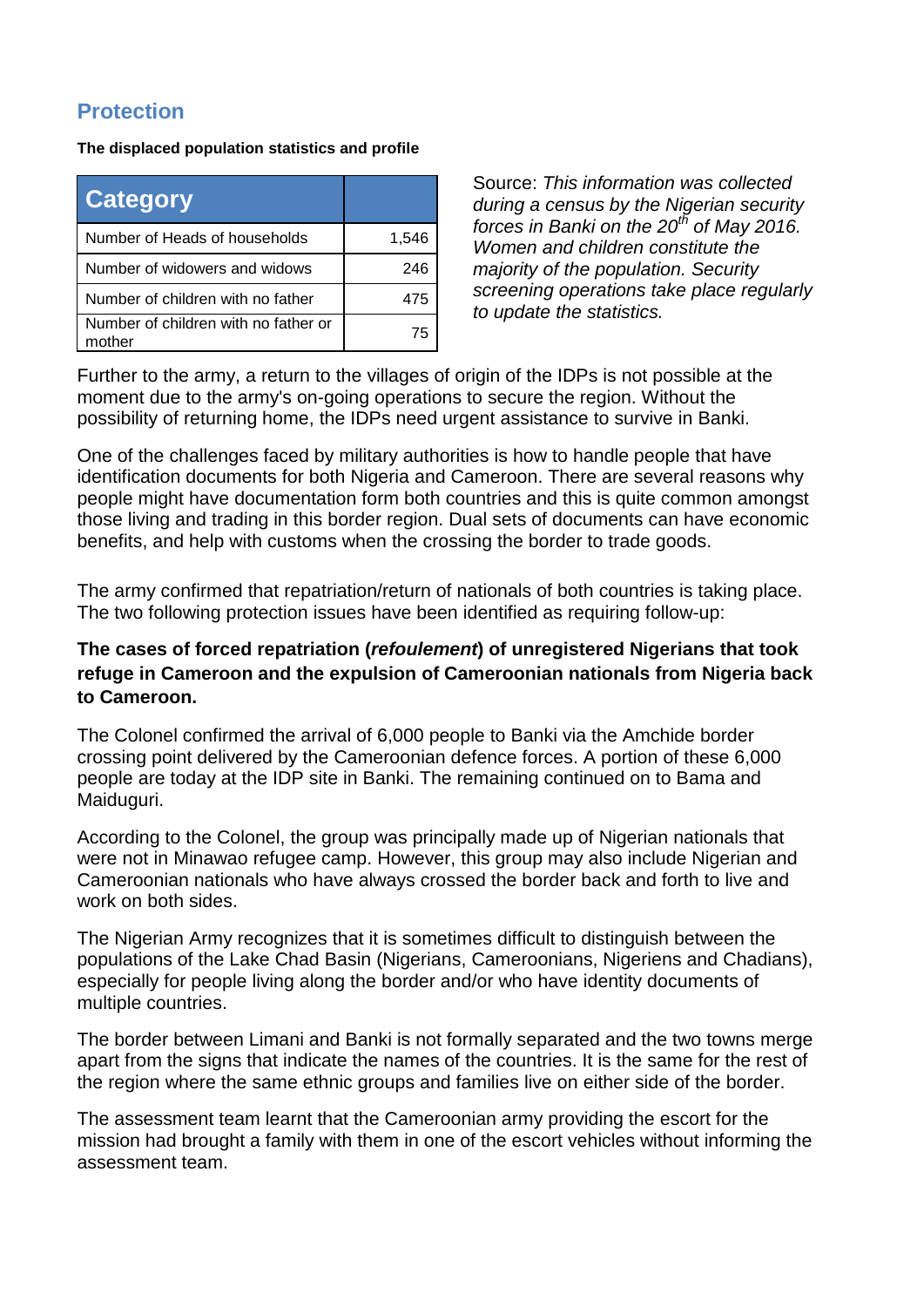# **The transfer of suspects to Bama and Maiduguri**

It should also be noted that the Nigerian Army transfer people suspected of belonging to Boko Haram to the appropriate authorities in Maiduguri for investigation.

Even if the Nigerian military appeared disciplined and benevolent towards the IDPs, without a follow-up or transparency in this process, violations of human rights may exist as individuals may by falsely accused due to lack of documentation.

As in other sectors, further assessment is necessary.

## **Child Protection**

An orphanage built in Banki by the Nigerian Army currently houses an estimated 80 children aged between 4 and 13 years of age. (see Management of Orphanage pg 12)

The army does not exclude the presence of unaccompanied children separated from their families. A screening of those in the orphanage would help better understand the children's status and identity.

Some children are sick and seem traumatized, as many of the internally displaced people at the site. The key areas for support needed are nutritional, psychosocial and health. Clothing is also needed urgently for this extremely vulnerable group of children.

#### **SGBV**

Although no case of abuse has been reported by the army, the site visit allowed health volunteers to report cases of sexual violence. There are no Post-Exposure Prophylaxis kits for the management of these SGBV cases.

#### **Police presence**

Military authorities call for the deployment of police and gendarmerie to enable the army to focus on military operations.

### **Education**

Two years have passed without a functioning educational system in Banki.

The population did not have access to education facilities due to Bolo Haram's anti education ideology.

School infrastructures have been destroyed and are in urgent need of rehabilitation including the re-establishment of education programmes for both children and adults.

It should be noted that there is no civil administration or organization of civil society in the area or in the town of Banki. The Commander of military operations has pleaded for the organization of civil society and the relevant humanitarian organizations to carry out their mandates and allow him to focus on military operations.

The assessment team recommends that the Ministry of National Education and Literacy takes appropriate action in Banki.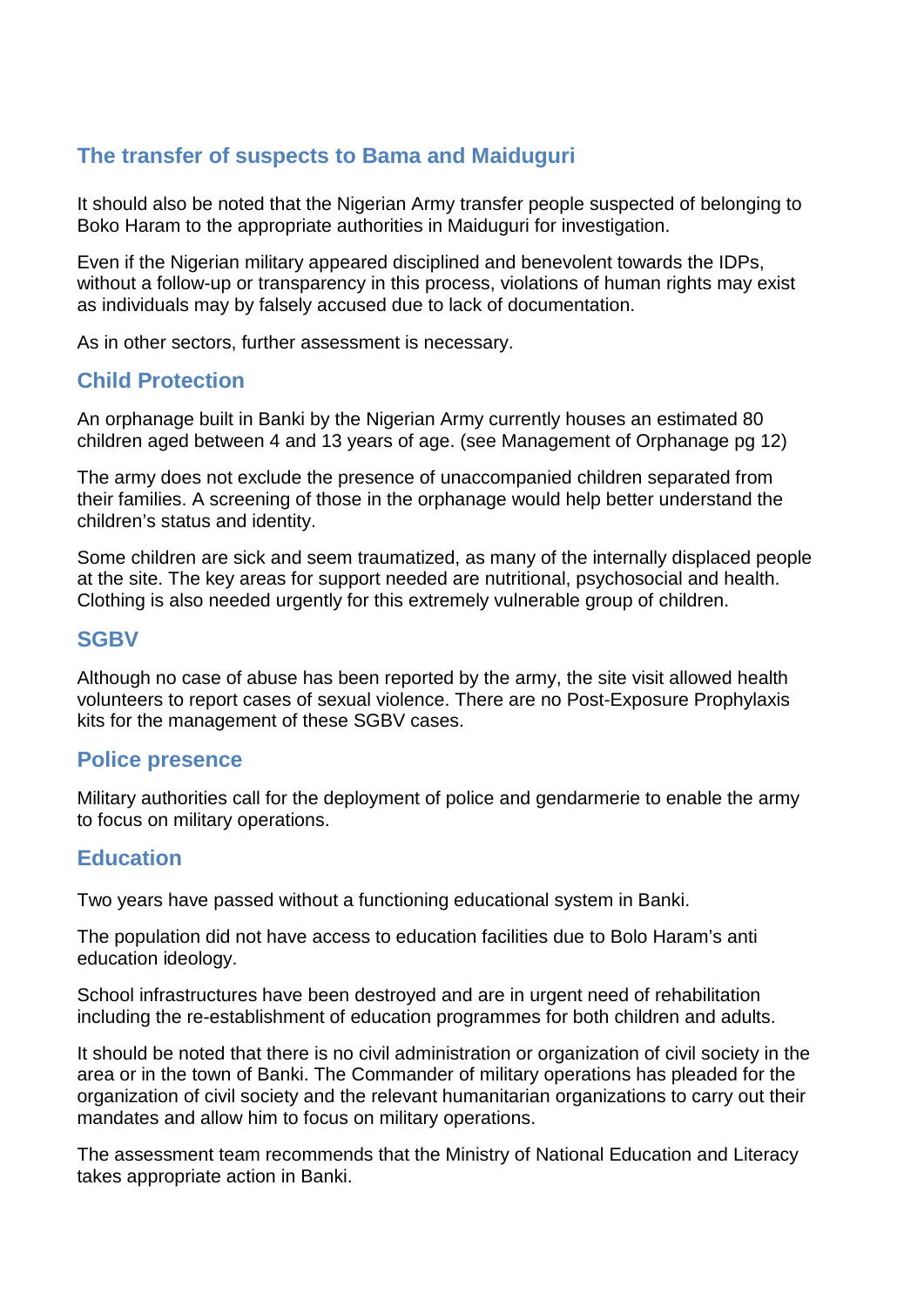# **Urgent needs**

Assistance provided to the IDPs in Banki covers only the bare minimum and there are urgent needs in all sectors (nutrition, food security, health, WASH, Education, shelter/NFI, protection).

The assessment team and the Nigerian army, consider that **the provision of food, nutrition and health care**, and the **water supply** are the most pressing.

With regards to the nutritional and food situation - if an urgent response is not made in the following days, the humanitarian situation could deteriorate further and be fatal for IDPs.

## **Questions**

On the basis of this evaluation, several issues remain:

- Duration of food rations to be distributed: the amount to be distributed must take into account the risk of attack and looting. The Nigerian army would chose to limit rations to cover a maximum of 3 to 4 days. If this is the preferred option then consideration must be given as to how this process can be managed without onsite personnel? The army is open and willing to ensure the safety of staff working to distribute aid.
- An alternative option may be for the army to distribute the humanitarian assistance. This has obvious civil-military implications that need to be carefully considered. The CIMIC Officer of the Nigerian Army in Banki can be a focal point for these discussions as well as logistical challenges.
- There are logistical issues especially around access (road conditions and security) as well as the storage of humanitarian assistance that need to be addressed before any operations can commence.
- An assessment of the possibility of deploying humanitarian staff whilst taking account of the current security situation needs to be considered. If deploying staff is not possible then there is a need to identify alternative solutions;
- The challenges and questions related to coordination between Nigeria and Cameroon at both governmental and between humanitarian organisations from operating in both countries need to be resolved.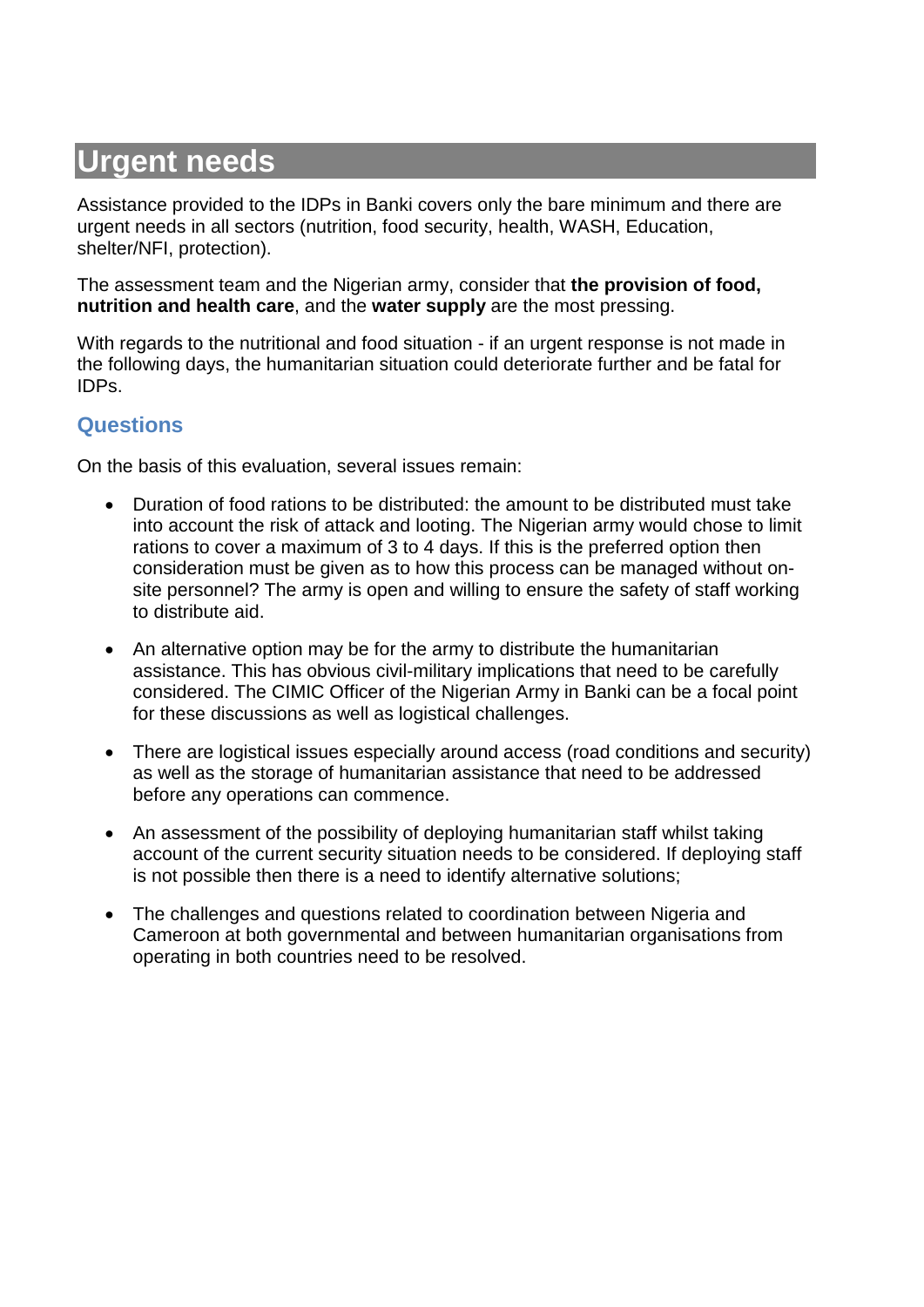# **Recommendations by sector and by priority**

| <b>Sector</b>    | <b>Actions</b>                                                                                                                                                                                                                                                                                   | <b>Require</b>         |
|------------------|--------------------------------------------------------------------------------------------------------------------------------------------------------------------------------------------------------------------------------------------------------------------------------------------------|------------------------|
| Food<br>security | Food distribution (see if several days rations can be distributed)<br>$\bullet$                                                                                                                                                                                                                  | Immediately            |
| <b>Nutrition</b> | • Support for moderate and severe cases of malnutrition<br>Supplies (Plumpy'Nut, scales, instruments for anthropometric<br>measurement, etc.)                                                                                                                                                    | Immediately            |
| Health           | Support for patients<br>$\bullet$<br>Supplies (medicines and medical equipment)<br>Establishment of a medical center<br>Deployment of medical personnel<br>$\bullet$<br>Distributions of mosquito nets                                                                                           | Immediately            |
| <b>WASH</b>      | Increase in the ability to supply water through the rehabilitation and<br>$\bullet$<br>creation of drilling;<br>• Identification of alternative means to the use of electric pumps<br>powered by generator.                                                                                      | Immediately            |
| NFI / shelter    | $\bullet$<br>Distribution of household linen (sheets, blankets, etc.), containers<br>for water, mosquito nets, hygiene kits, soaps, MILDA                                                                                                                                                        | As soon as<br>possible |
| Protection       | Evaluation on refoulement;<br>$\bullet$<br>Evaluation on the documentation and the status of internally<br>$\bullet$<br>displaced persons.<br>Evaluation of cases of separated/non-accompanied children                                                                                          | As soon as<br>possible |
| Education        | Setting up a school;<br>$\bullet$<br>Establishment of child-friendly space;<br>$\bullet$<br>Support for the orphanage - equipment, staff and follow-up of<br>$\bullet$<br>cases.<br>School to assess space. Number of children to be schooled to<br>$\bullet$<br>identify. Teachers to identify. | As soon as<br>possible |

# **Safety Recommendation:**

| Securitv | Evaluation of the roads that could be used to deliver aid: | Immediate |
|----------|------------------------------------------------------------|-----------|
|          | Maiduguri-Banki;                                           |           |
|          | Mora-Banki (Limani and Amchide).                           |           |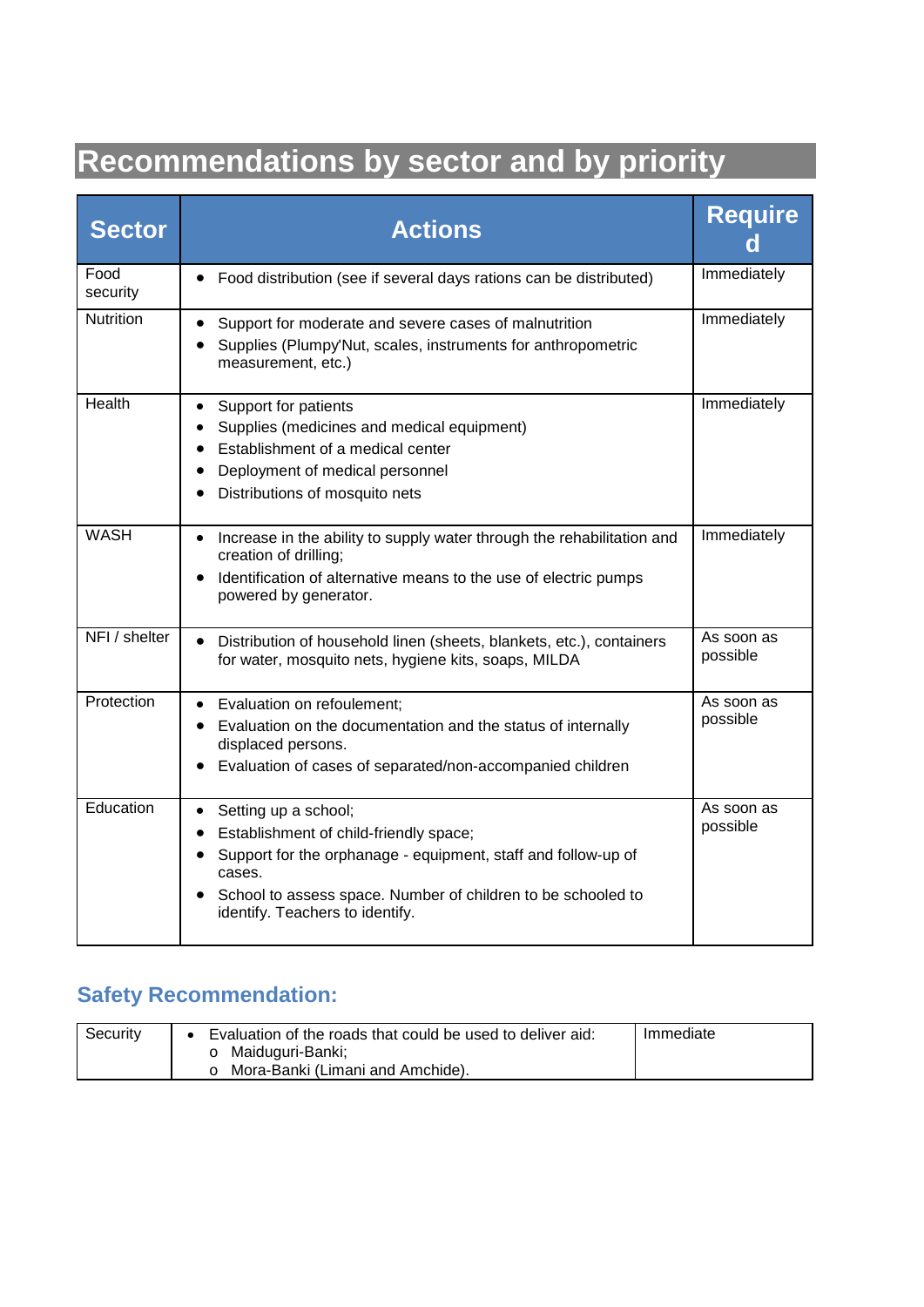# **Statisticis of Banki**

| <b>Type of information</b>             | #                                                                                                                          |
|----------------------------------------|----------------------------------------------------------------------------------------------------------------------------|
| Number of IDPs                         | 15,000                                                                                                                     |
| Number of Heads of households          | 1,546                                                                                                                      |
| Number of widowers and widows          | 246                                                                                                                        |
| Number of orphans of father            | 475                                                                                                                        |
| Number of orphans of father and mother | 75 to 80                                                                                                                   |
| Number of cases of measles             | 20 to 50 cases reported                                                                                                    |
| Number of deaths per day               | 10 to 15 a day before February 2016<br>3 to 4 per day now                                                                  |
| Number of births per day               | 15 to 20 a day before the crisis<br>3 to 5 per day now                                                                     |
| Number of water points                 | 5                                                                                                                          |
| Number of orphanage                    | 1                                                                                                                          |
| Number of health centre                | 1                                                                                                                          |
| Number of civilian humanitarian actors | 0                                                                                                                          |
| Number of cases of malnutrition        | Oedema: 53 women / 59 men<br>Red: 796 women / 765 men<br>Yellow: 1,086 women / 1,058 men<br>Green: 1.389 women / 1,329 men |